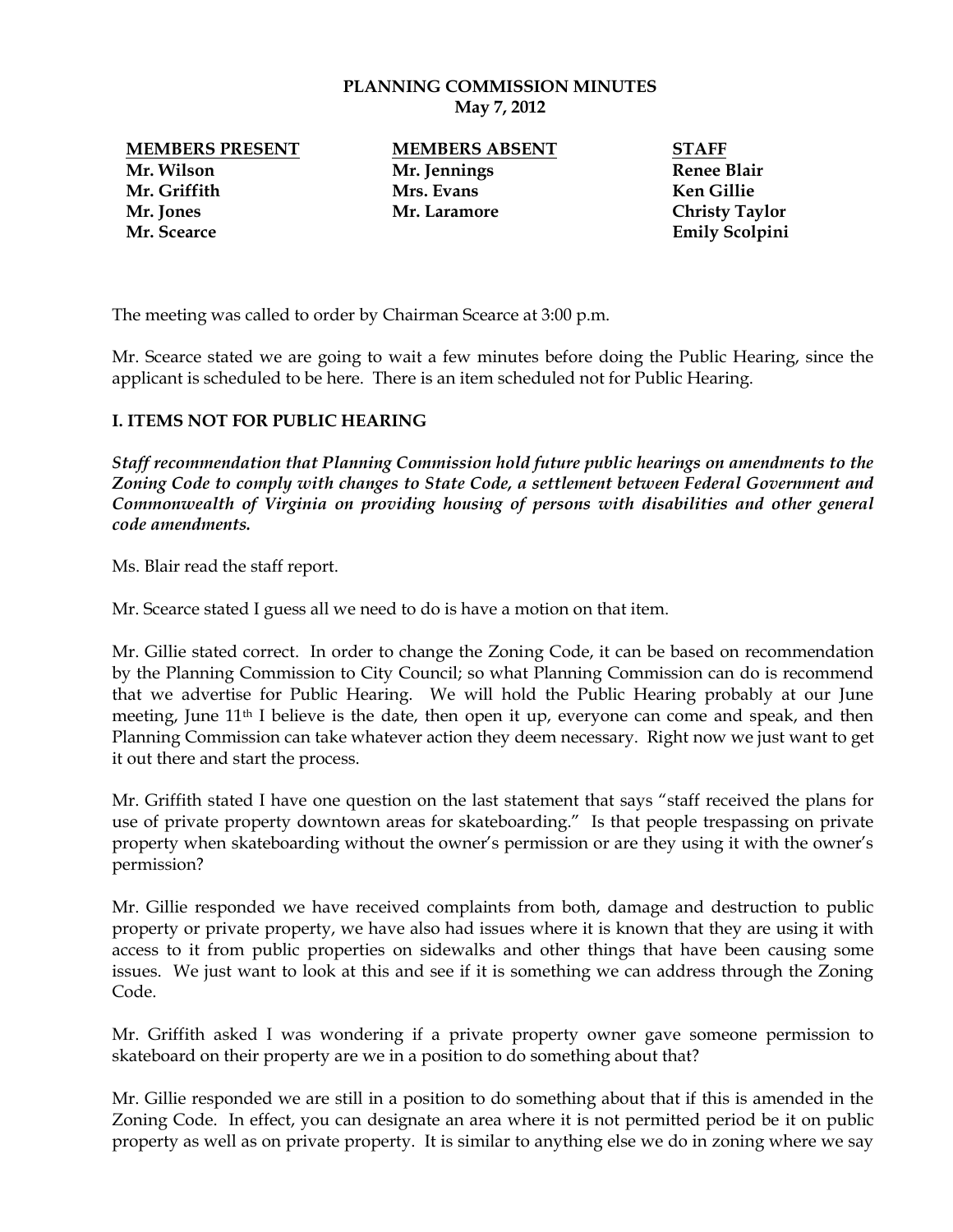you can't have a car wash or a car dealership or something in a residential district. In effect, you couldn't have this use occur in the Downtown area.

### **Mr. Griffith made a motion to recommend that Planning Commission hold public hearings as proposed by staff. Mr. Wilson seconded the motion. The motion was approved by a 4-0 vote.**

Mr. Gillie stated just for the record, these may come at the next meeting or these may be for a future meeting. We just wanted to let you know, so we can get the process rolling and advertise them. We are still working with the groups on the skateboarding issue. The other issues, we believe we will have those ready for next month. This will be an ongoing process.

# **II. MINUTES**

### **Mr. Wilson made a motion to approve the April 10, 2012 minutes. Mr. Griffith seconded the motion. The motion was approved by a 4-0 vote.**

Mr. Jones asked can you give me in a 25 words or less summary what are the skateboard laws in the City?

Mr. Gillie responded currently my understanding is there are not many. You can skateboard on streets. You can on private property if permitted. I am not sure if they are allowed on sidewalks. I know you can't bicycle on sidewalks, but I am not sure about skateboards on sidewalks. This issue has come up in front of the Police Department and they have asked to work with Zoning on fixing it. That is where we are going. That is why I say that we are going to be working on this issue. This is not just cut and dry.

Mr. Jones asked what if they go into an old parking lot, like down in front of the old Value City or something like that? Is it based on the ownership whether they decide to let them or not?

Mr. Gillie responded that would be based on the ownership and that wouldn't be in the Downtown area. We are looking at just the Central Business and Tobacco Warehouse District. It is just the Downtown area. It is not City wide. That is why the City operated a skate park in Dan Daniel, they didn't want to do anything. They didn't want to impact the ability to have a skate park. We didn't want to do anything that would impact the residential areas out on West Main, Westover, and all of the other areas. The concern was just with folks Downtown and in the Tobacco Warehouse District, people walking on the sidewalks, and issues that have come up there.

Mr. Griffith stated I understand. I just don't want to do something that is going to affect private property like saying that my grandson couldn't skateboard in my driveway.

Mr. Gillie stated no, it is not designed to go into the driveway of the residential districts. It is just to be in certain areas Downtown.

Mr. Griffith asked there would be certain restrictions?

Mr. Gillie responded there would be certain restrictions. Again, that is what we are talking about at the moment. We don't have any hard and fast this is what it is going to be. It is just getting it out there and start going through that process.

# **III. ITEMS FOR PUBLIC HEARING**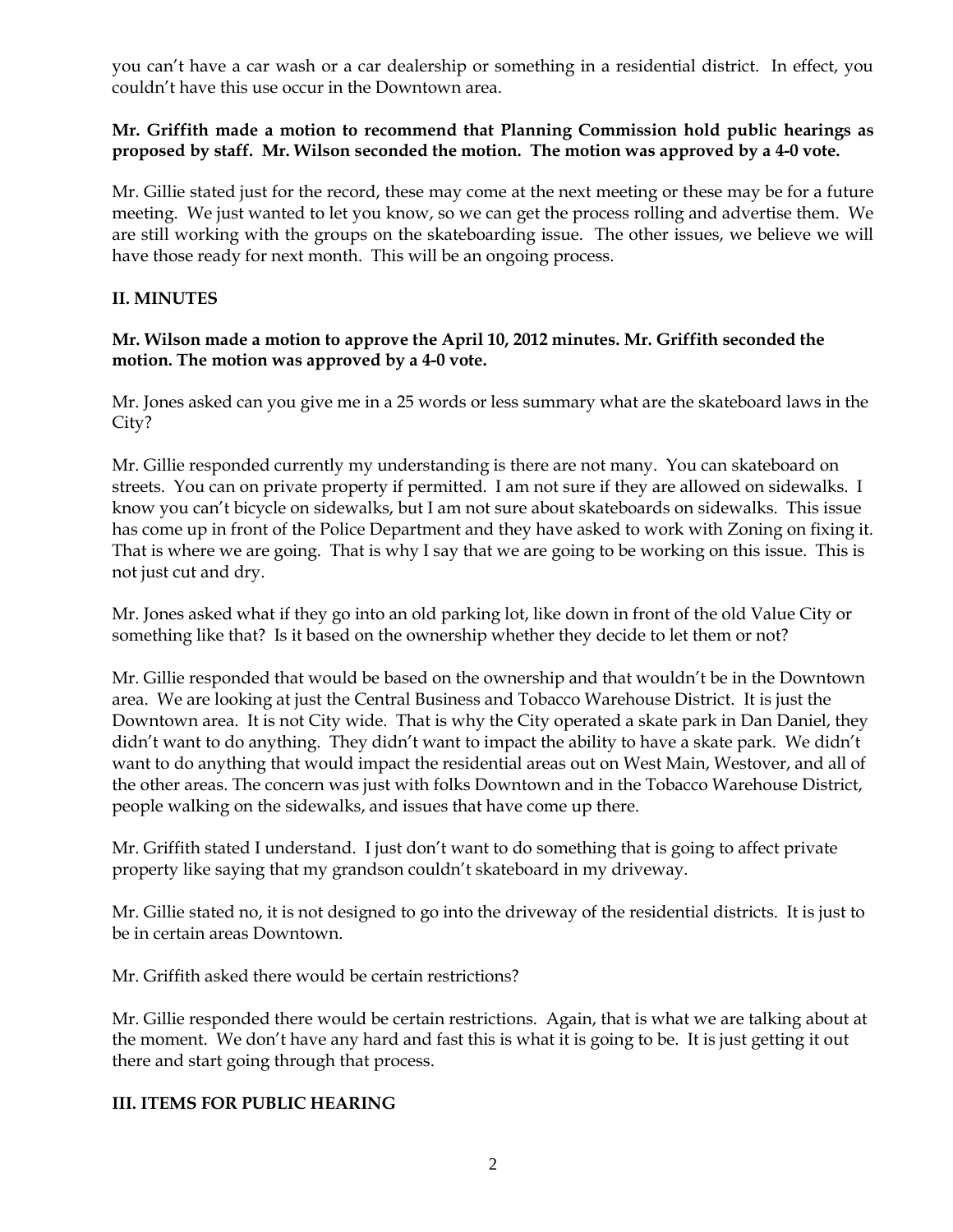*1. Code Amendment Application PLCA20120000143, filed by Gus W. Dyer III, requesting a Code Amendment to Article 3.F:, Section E. 8. B. of the Code of the City of Danville, Virginia, 1986, as amended to reduce the amount of required rear privacy yard from 200 sq. ft. to 100 sq. ft. on attached residential units sold individually in the A-R Attached Residential District.*

Miss Scolpini read the staff report.

Open the Public Hearing.

Present on behalf of the request was Mr. Gus Dyer III. Mr. Dyer stated I apologize for the way I look and not being prepared, but the City's website says that this meeting was scheduled for the 14th. What we are trying to do here and I believe it says a minimum of 200 square feet. What has happened is when you develop a project like when I developed Oak Park, which is across from Windsor Heights; you basically have to develop the whole site plan as one deal before you can start the entire project. What happens as you progress along the project like I have, I have been in this project for about three years. You find that there are things that you would like to change. One of those things is that there has been a desire for a lot of the purchasers to have a sunroom added to the back of their unit. When we planned the project, we actually planned it so that we had 360 square feet of yard that goes with the unit in the back, which we assumed would be more than sufficient to take care of everything we would need. What we have found out is you have compressors for your air conditioner, electric meter boxes, and gas meter boxes. All of those things have to be five feet away from each other. A lot of that space is taken up with those items. They have to be where they can be accessed for service and things like that. What we found out is that 360 square feet is not as convenient as we thought it would be. What we are asking and I think Ken acknowledged when I talked to him before, when they developed these regulations they sort of just pulled 200 square feet out of the air to see how it would work. I am sure that all of you are aware that some things are going to need to be tweaked. This is one of the things that we think probably needs to be tweaked. We are not reducing the amount of open space that people have, because I have 32 units on over 5 acres. We have got a lot of open space. It is just what has been officially declared as privacy yard, the yard that is fenced in for that sole unit. To my mind, if they don't want it, I don't know why that can't use it for something else. Do you have any questions?

Mr. Griffith asked on these where you talk about having a minimum of 100 square feet, if I had one of these units we are talking about basically I guess the width of the unit itself, say 20 feet.

Mr. Dyer responded the unit itself is 30' wide and so what we did is extended the property line back 12' beyond the rear of the building. We have 360 square feet that the person actually purchases with the unit. Now beyond that point we have infrastructure in for the entire project. We have gas lines; we have sidewalk and things like that. We can't just take the property line and move it back, because then we would be incorporating those infrastructure features onto that person's lot, which we don't want to do. When we developed this plan, like I say I have been working on this thing since 2002, and when we developed the site plan, the location of sidewalks, water lines, sewer lines, gas lines, all of that was predetermined before we actually broke ground on the project. Those things we can't move and even though the buildings haven't been built yet, those things are already in there and we can't move those items. Basically we are stuck with that 12' beyond back behind the 30' wide unit. We assumed that would be enough to accommodate a 200 square foot privacy yard plus all of the other space we would need. I was not anticipating at the time that there would be so much demand for these sunrooms.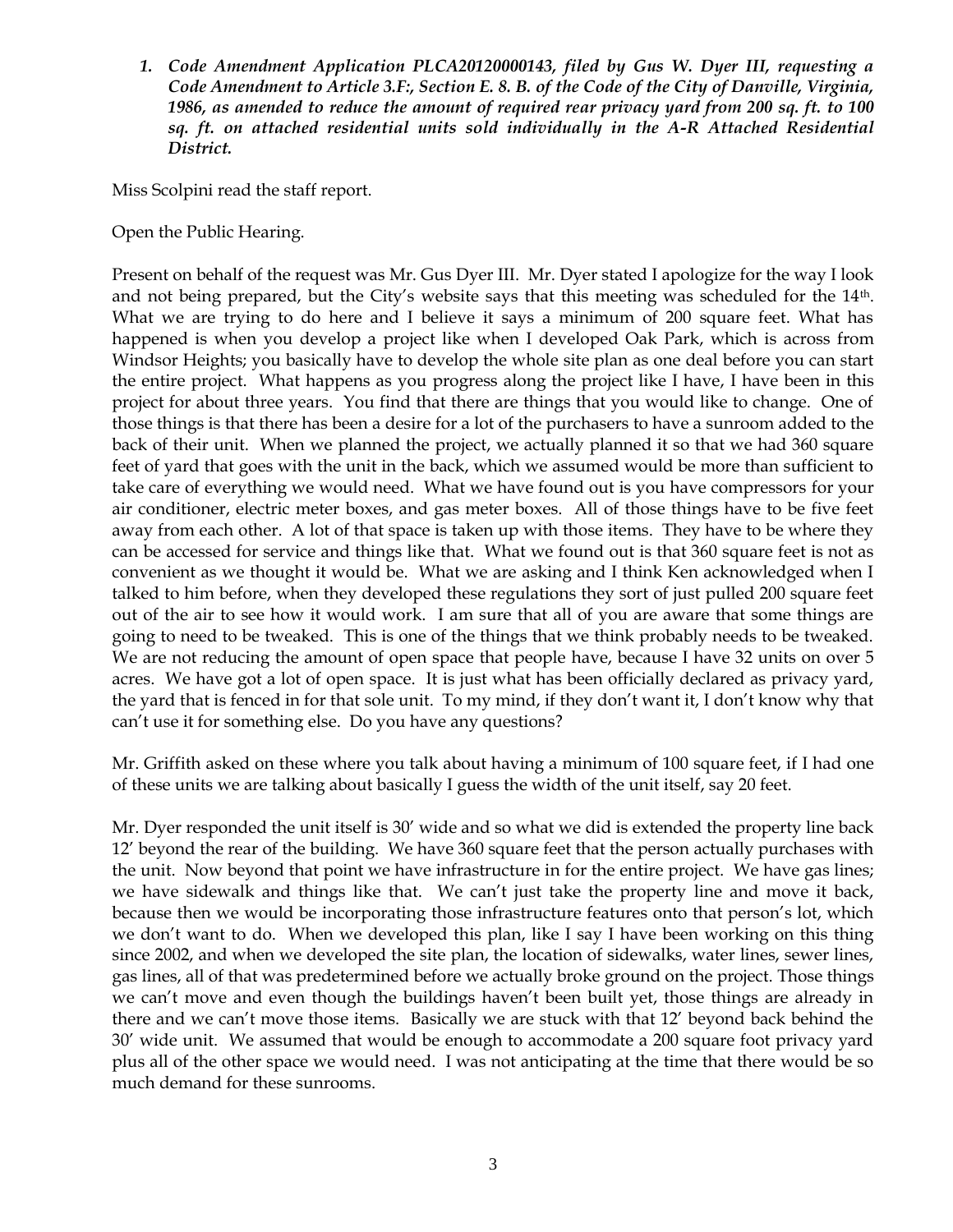Mr. Griffith stated my concern is if the unit is 30' wide, we would be looking at a backyard that is 30' by what would that be?

Mr. Dyer responded 12' deep.

Mr. Griffith stated that would be 360. If we are reducing this down to 100', my concern is say a minimum of 100', not yours necessarily, but somewhere down the road we are allowing someone to build one that is going to have a yard space of 30' or if a unit is  $20' \times 20'$ , only 5' deep. You wouldn't even have room enough to put a grill out there.

Mr. Dyer stated my response to that is that is going to be a market driven concern. I mean nobody is going to buy anything like that, so nobody is going to build a unit like that. I mean people are going to get what they want. If you want the 200 square feet, we already have the 200 square feet. When I sell a unit, it is sold with a 200 square foot unit in the back. What happens is after somebody comes and purchases a unit, they want to make some additions on the back of the building.

Mr. Scearce stated they would rather have a sunroom than grass.

Mr. Dyer stated the other thing is that there are restrictions on this type of thing as far as density. I think it is limited to 8 units per acre. You are being guaranteed a little over 5,000 square feet for each unit. We have a lot of common living space. We have a large common area that nobody owns individually. What we are talking about is what the people own individually with their unit. If they want to get out and lay out in the sun, run around with the dog, or something like that, we have space for that. This is just basically what the Code is required to have.

Mr. Griffith stated I understand that. I am just concerned about reducing the minimum to a point. Does this include, does it have to be grass area?

Mr. Dyer responded actually it is not grass area; it is a concrete pad area with stone around it.

Mr. Griffith stated I am just concerned that if we are looking at no more than say 100 square feet, but you say that it is market driven and not necessarily what you would build.

Mr. Dyer stated if somebody wants a 500 square foot backyard.

Mr. Griffith stated we would have  $30' \times 3'$  is basically what we would be looking at.

Mr. Dyer stated yeah, there are a lot of particular ways to sort of get around it. I think I asked Ken one time if it actually had to be contiguous. Even now the Code allows you to have 100' on one side and 100' on the other. It is what it is.

Mr. Jones stated so what you are basically saying is somebody buys a piece of property with a backyard they ought to be able to do what they want to do with their backyard within reason.

Mr. Dyer stated within reason. When the regulations were being developed the City thought 200 square feet was within reason. Now we are thinking maybe 100 square feet is within reason. I can understand the point that they don't want to get these things so crammed in together and nobody has any personal space. If you have a barbeque grill and you want some place to have your barbeque grill you need to have spaces like that. What we found in particularly is that most of these homes belong to elderly folks and they don't spend a lot of time outside. They don't lay out in the sun. They don't have hot tubs. They don't grill out. They are actually looking for a little more